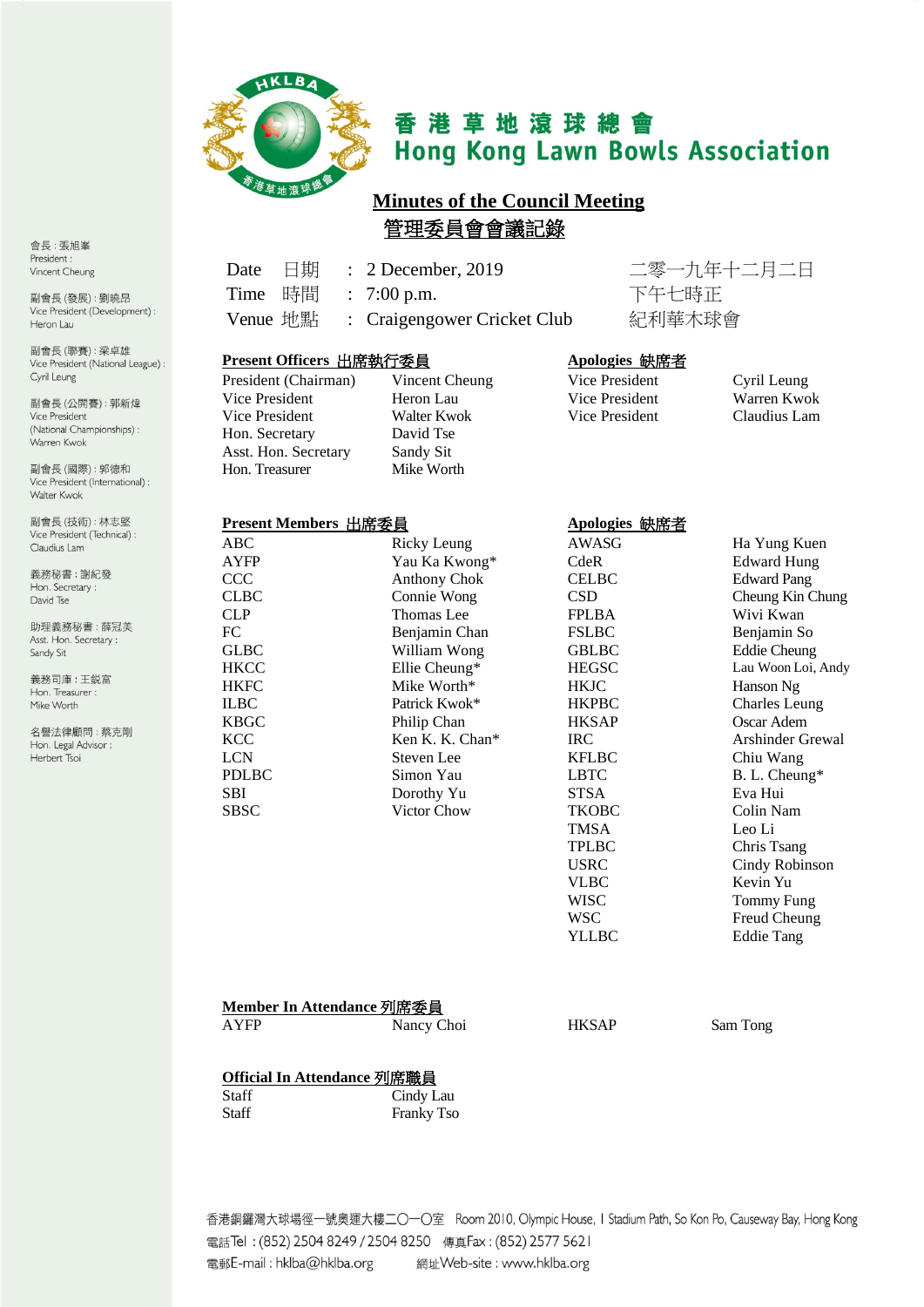# **1 ACCEPTANCE OF PREVIOUS MINUTES**

The minutes of the council meeting held on 21 October, 2019, having been circulated to all members of the Council of Management, were taken as read, confirmed and approved.

# **2 MATTERS ARISING**

Nil

# **3 CORRESPONDENCE**

The Macao Reunification 20<sup>th</sup> Anniversary Cup would be held on 7-8 December, 2019 in Zhuhai, China. HKLBA was invited and would send a team to participate in the event.

# **4 TREASURER'S REPORT**

The Hon. Treasurer reported that two member clubs had passed the 120 days debt overdue date but their debt was only a small sum. They were reminded to settle their payments soon after next month, or their entries would be refused in the next competition.

# **5 NATIONAL LEAGUE**

# 5.1 **National League Panel rulings**

Two points were deducted from TMSA-F for one bowler playing duplicate game (M28024 and M28094) on the same fixture date, and two points were added to CLBC-C for their loss to the defaulting team.

Two points were deducted from GBLBC-B for one bowler playing duplicate game (M28103 and M28073) on the same fixture date.

# 5.2 **Triples League 2019**

The fixture was finalized and most rescheduled games were fixed.

### 5.3 **Shots adjustment for improper use of players**

The Hon. Treasurer proposed on behalf of the Vice President (National League) that improper use of players in League games should be penalized not only by deducting points, but also by an agreed number of shots. After discussion, the councilors resolved that two points and four shots would be deducted from the defaulting team for improper use of players.

# 5.4 **HKFC propose to amend Bye-Law 2.11**

As reported by the Vice President (National League), he received four positive responses from member clubs and one objection from CdeR. As the Hon. Treasurer had already replied CdeR on their concern by email, he asked the Council to resolve the issue so that the change could be effected in the Triples League. However, LCN Convenor said that he had not received the detailed proposal so far. He suggested to defer the voting until next Council Meeting. The Hon. Secretary supported his suggestion and remarked that CdeR should be provided with an opportunity to explain further to the next Council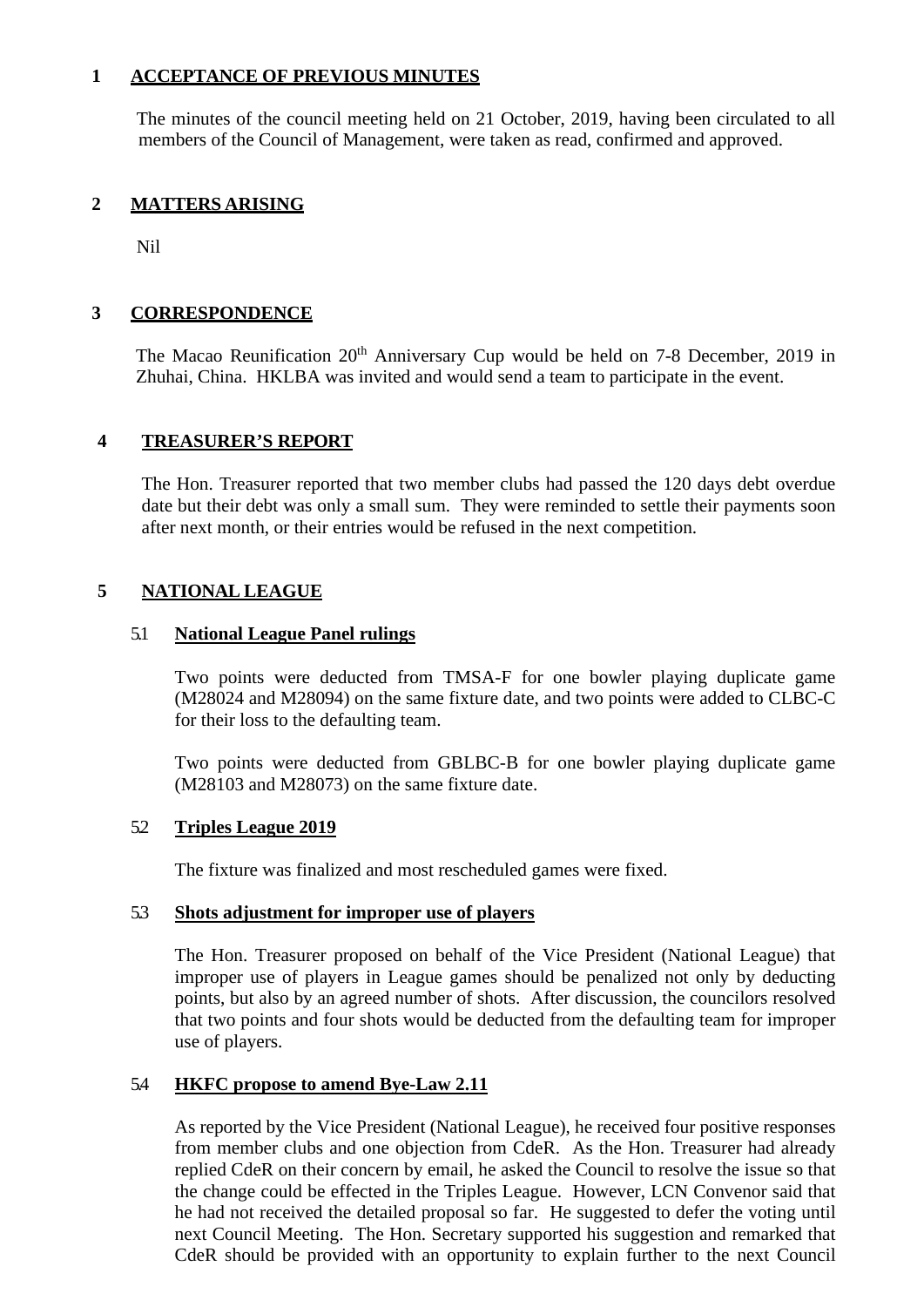Meeting regarding their objection. It was finally agreed that the subject would be further elaborated and be voted in the next Council Meeting.

# **6 NATIONAL COMPETITION**

# 6.1 **2-4-2 Pairs Postponement**

Owing to public events and for the safety of players, the Panel had decided to postpone the said competition until next week.

# 6.2 **Green Use**

The President thanked CCC, CdeR and IRC for providing venues for Semi-finals of the National Championships.

# 6.3 **National Championships Calendar 2020**

The National Championships Calendar 2020 was tabled and no objection was received.

# **7 DEVELOPMENT**

Nil.

# **8 TECHNICAL**

8.1 HKFC representative advised HKLBA that HKFC would follow the World Bowls recommendation to remove the boundary thread on their indoor bowling green as trial for a month. The trial would start from the Triple League and HKFC would promulgate the information in writing accordingly.

# **9 INTERNATIONAL**

- 9.1 Two new recruits for the Hong Kong China U25 Squad namely Jason Tsang and Yu Yee Sin had been confirmed. The updated name list of Hong Kong China U25 Squad had also been sanctioned accordingly by the Council of Management.
- 9.2 The Hong Kong China Team played well and ended up as the first runners-up in the China National Classic held at Quzhou, Zhejiang in November. The team comprised Shirley Ko (ILBC), Langley Au Yeung (YDT/non-squad), Longinus Ha (YDT) and Dicky Mak – skip (YDT).
- 9.3 The World Youth Championships organized by the International Indoor Bowls Council under the auspice of World Bowls would be held in December 2019. The Hong Kong China Team comprising Gloria Ha, Anthony So, Jason Tsang and Chilli Leung (nonsquad / defending pairs champion) would depart for Newcastle, UK on 30th November. They would compete in two disciplines, viz. Singles and Mixed Pairs.
- 9.4 HKLBA would send a team of four to participate in the Macao Reunification 20th Anniversary Cup at Zhuhai, China on 7th-8th December.